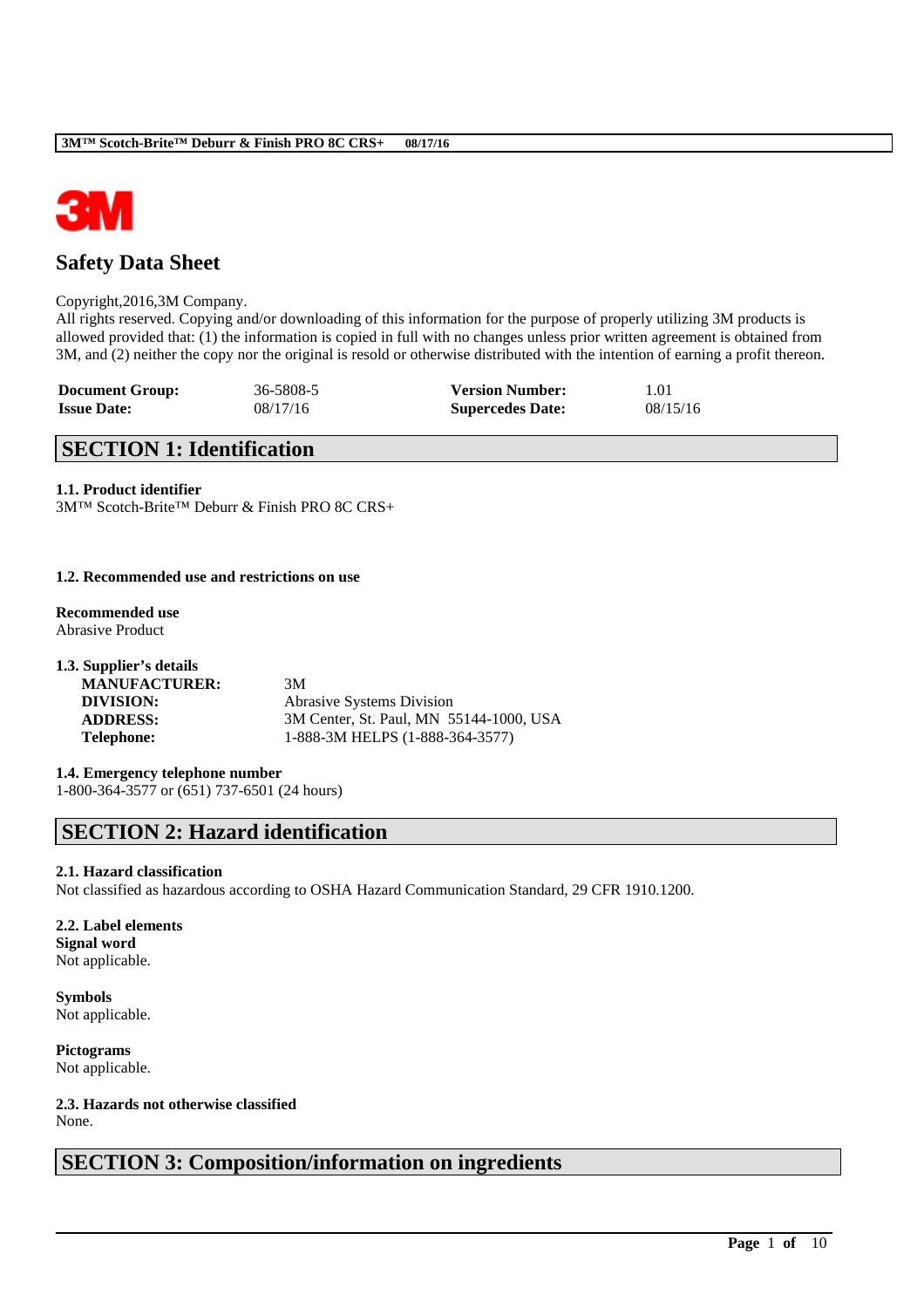| <b>Ingredient</b>                    | <b>C.A.S. No.</b> | $%$ by Wt    |
|--------------------------------------|-------------------|--------------|
| Ceramic Aluminum Oxide (non-fibrous) | 1344-28-1         | $25 - 40$    |
| Silicon Carbide Mineral              | $409 - 21 - 2$    | $10 - 15$    |
| Lubricant                            | 8002-74-2         | $2 - 4$      |
| Inorganic Fluoride                   | 14075-53-7        | $1 - 3$      |
| Filler                               | 67762-90-7        | $1 - 2$      |
| Titanium Dioxide                     | 13463-67-7        | $0 - 0.8$    |
| Carbon Black                         | 1333-86-4         | $0.01 - 0.8$ |
| <b>Cured Resin</b>                   | Mixture           | $30 - 45$    |
| Nylon Fiber                          | Mixture           | $10 - 15$    |

# **SECTION 4: First aid measures**

## **4.1. Description of first aid measures**

### **Inhalation:**

Remove person to fresh air. If you feel unwell, get medical attention.

### **Skin Contact:**

Wash with soap and water. If signs/symptoms develop, get medical attention.

### **Eye Contact:**

Flush with large amounts of water. Remove contact lenses if easy to do. Continue rinsing. If signs/symptoms persist, get medical attention.

## **If Swallowed:**

No need for first aid is anticipated.

## **4.2. Most important symptoms and effects, both acute and delayed**

See Section 11.1. Information on toxicological effects.

### **4.3. Indication of any immediate medical attention and special treatment required** Not applicable

## **SECTION 5: Fire-fighting measures**

## **5.1. Suitable extinguishing media**

In case of fire: Use a fire fighting agent suitable for ordinary combustible material such as water or foam to extinguish.

\_\_\_\_\_\_\_\_\_\_\_\_\_\_\_\_\_\_\_\_\_\_\_\_\_\_\_\_\_\_\_\_\_\_\_\_\_\_\_\_\_\_\_\_\_\_\_\_\_\_\_\_\_\_\_\_\_\_\_\_\_\_\_\_\_\_\_\_\_\_\_\_\_\_\_\_\_\_\_\_\_\_\_\_\_\_\_\_\_\_

## **5.2. Special hazards arising from the substance or mixture**

None inherent in this product.

## **Hazardous Decomposition or By-Products**

**Substance Condition**

Carbon monoxide During Combustion Carbon dioxide During Combustion

## **5.3. Special protective actions for fire-fighters**

No special protective actions for fire-fighters are anticipated.

## **SECTION 6: Accidental release measures**

**6.1. Personal precautions, protective equipment and emergency procedures**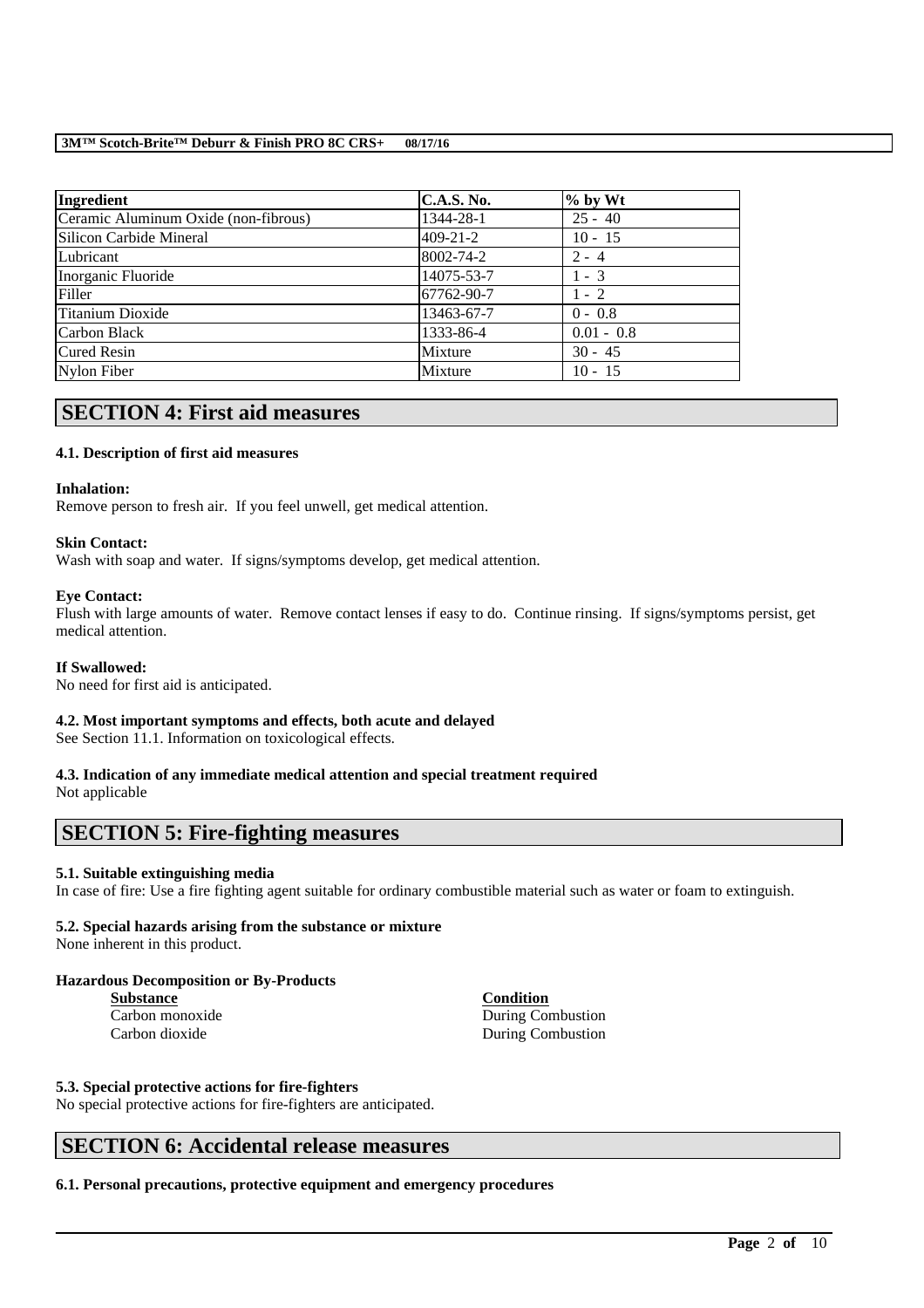Observe precautions from other sections.

### **6.2. Environmental precautions**

Not applicable.

**6.3. Methods and material for containment and cleaning up** Not applicable.

# **SECTION 7: Handling and storage**

### **7.1. Precautions for safe handling**

Avoid breathing of dust created by sanding, grinding or machining. Damaged product can break apart during use and cause serious injury to face or eyes. Check product for damage such as cracks or nicks prior to use. Replace if damaged. Always wear eye and face protection when working at sanding or grinding operations or when near such operations. Combustible dust may form by action of this product on another material (substrate). Dust generated from the substrate during use of this product may be explosive if in sufficient concentration with an ignition source. Dust deposits should not be allowed to accumulate on surfaces because of the potential for secondary explosions.

### **7.2. Conditions for safe storage including any incompatibilities**

No special storage requirements.

# **SECTION 8: Exposure controls/personal protection**

### **8.1. Control parameters**

### **Occupational exposure limits**

If a component is disclosed in section 3 but does not appear in the table below, an occupational exposure limit is not available for the component.

| Ingredient                    | <b>C.A.S. No.</b> | <b>Agency</b> | Limit type                              | <b>Additional Comments</b> |
|-------------------------------|-------------------|---------------|-----------------------------------------|----------------------------|
| Carbon Black                  | 1333-86-4         | <b>ACGIH</b>  | TWA(inhalable fraction):3               | A3: Confirmed animal       |
|                               |                   |               | mg/m3                                   | carcin.                    |
| Carbon Black                  | 1333-86-4         | <b>OSHA</b>   | TWA:3.5 $mg/m3$                         |                            |
| Ceramic Aluminum Oxide (non-  | 1344-28-1         | <b>OSHA</b>   | TWA(as total dust):15                   |                            |
| fibrous)                      |                   |               | mg/m3;TWA(respirable                    |                            |
|                               |                   |               | fraction): $5 \text{ mg/m}$ 3           |                            |
| Aluminum, insoluble compounds | 1344-28-1         | <b>ACGIH</b>  | TWA(respirable fraction):1              | A4: Not class, as human    |
|                               |                   |               | mg/m3                                   | carcin                     |
| Titanium Dioxide              | 13463-67-7        | <b>OSHA</b>   | TWA(as total dust): $15 \text{ mg/m}$ 3 |                            |
| Titanium Dioxide              | 13463-67-7        | <b>ACGIH</b>  | $TWA:10$ mg/m $3$                       | A4: Not class, as human    |
|                               |                   |               |                                         | carcin                     |
| Silicon Carbide Mineral       | $409 - 21 - 2$    | <b>OSHA</b>   | TWA(as total dust):15                   |                            |
|                               |                   |               | mg/m3;TWA(respirable                    |                            |
|                               |                   |               | fraction): $5 \text{ mg/m}$ 3           |                            |
| <b>SILICA, AMORPHOUS</b>      | 67762-90-7        | <b>OSHA</b>   | TWA concentration:0.8                   |                            |
|                               |                   |               | $mg/m3$ ; TWA: 20 millions of           |                            |
|                               |                   |               | particles/cu. ft.                       |                            |
| Lubricant                     | 8002-74-2         | <b>ACGIH</b>  | TWA $(as\, fume): 2\, mg/m3$            |                            |

\_\_\_\_\_\_\_\_\_\_\_\_\_\_\_\_\_\_\_\_\_\_\_\_\_\_\_\_\_\_\_\_\_\_\_\_\_\_\_\_\_\_\_\_\_\_\_\_\_\_\_\_\_\_\_\_\_\_\_\_\_\_\_\_\_\_\_\_\_\_\_\_\_\_\_\_\_\_\_\_\_\_\_\_\_\_\_\_\_\_

ACGIH : American Conference of Governmental Industrial Hygienists

AIHA : American Industrial Hygiene Association

CMRG : Chemical Manufacturer's Recommended Guidelines

OSHA : United States Department of Labor - Occupational Safety and Health Administration

TWA: Time-Weighted-Average

STEL: Short Term Exposure Limit

CEIL: Ceiling

### **8.2. Exposure controls**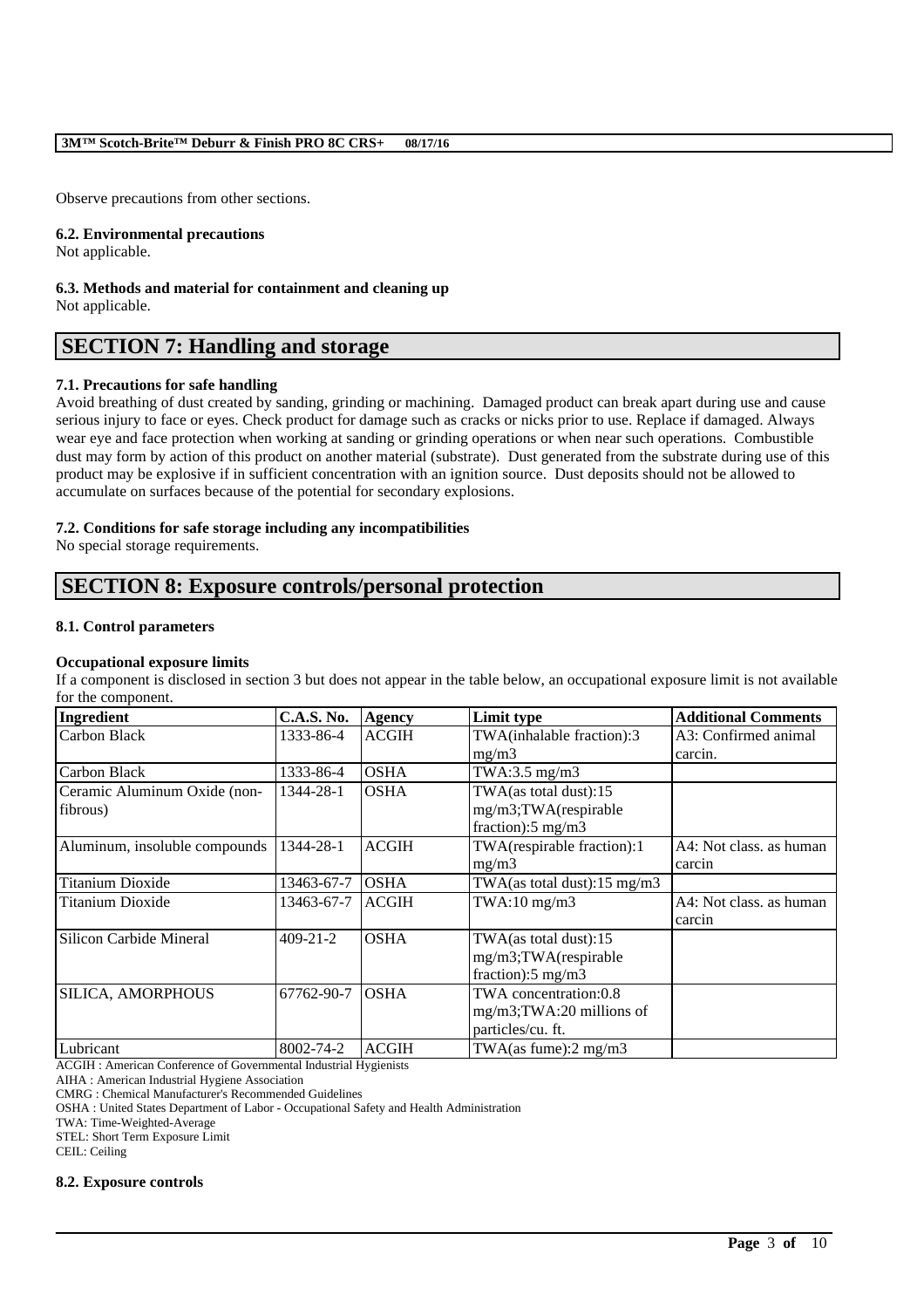### **8.2.1. Engineering controls**

Provide appropriate local exhaust ventilation for sanding, grinding or machining. Use general dilution ventilation and/or local exhaust ventilation to control airborne exposures to below relevant Exposure Limits and/or control dust/fume/gas/mist/vapors/spray. If ventilation is not adequate, use respiratory protection equipment. Warning: Excessive operating speed or generation of extreme heat may result in harmful emissions. Use local exhaust ventilation. Provide local exhaust at process emission sources to control exposure near the source and to prevent the escape of dust into the work area. Ensure that dust-handling systems (such as exhaust ducts, dust collectors, vessels, and processing equipment) are designed in a manner to prevent the escape of dust into the work area (i.e., there is no leakage from the equipment).

## **8.2.2. Personal protective equipment (PPE)**

### **Eye/face protection**

To minimize the risk of injury to face and eyes, always wear eye and face protection when working at sanding or grinding operations or when near such operations. Select and use eye/face protection to prevent contact based on the results of an exposure assessment. The following eye/face protection(s) are recommended: Safety Glasses with side shields

### **Skin/hand protection**

Wear appropriate gloves to minimize risk of injury to skin from contact with dust or physical abrasion from grinding or sanding.

### **Respiratory protection**

Assess exposure concentrations of all materials involved in the work process. Consider material being abraded when determining the appropriate respiratory protection. Select and use appropriate respirators to prevent inhalation overexposure. An exposure assessment may be needed to decide if a respirator is required. If a respirator is needed, use respirators as part of a full respiratory protection program. Based on the results of the exposure assessment, select from the following respirator type(s) to reduce inhalation exposure:

\_\_\_\_\_\_\_\_\_\_\_\_\_\_\_\_\_\_\_\_\_\_\_\_\_\_\_\_\_\_\_\_\_\_\_\_\_\_\_\_\_\_\_\_\_\_\_\_\_\_\_\_\_\_\_\_\_\_\_\_\_\_\_\_\_\_\_\_\_\_\_\_\_\_\_\_\_\_\_\_\_\_\_\_\_\_\_\_\_\_

Half facepiece or full facepiece air-purifying respirator suitable for particulates

For questions about suitability for a specific application, consult with your respirator manufacturer.

# **SECTION 9: Physical and chemical properties**

### **9.1. Information on basic physical and chemical properties**

| Solid Abrasive Product<br>Odor, Color, Grade:<br><b>Odor threshold</b><br>Not Applicable |
|------------------------------------------------------------------------------------------|
|                                                                                          |
|                                                                                          |
| Not Applicable<br>рH                                                                     |
| Not Applicable<br><b>Melting point</b>                                                   |
| <b>Boiling Point</b><br>Not Applicable                                                   |
| Not Applicable<br><b>Flash Point</b>                                                     |
| Not Applicable<br><b>Evaporation rate</b>                                                |
| Not Classified<br><b>Flammability</b> (solid, gas)                                       |
| <b>Flammable Limits(LEL)</b><br>Not Applicable                                           |
| Not Applicable<br><b>Flammable Limits (UEL)</b>                                          |
| Not Applicable<br><b>Vapor Pressure</b>                                                  |
| Not Applicable<br><b>Vapor Density</b>                                                   |
| <b>Specific Gravity</b><br>Not Applicable                                                |
| <b>Solubility In Water</b><br>Not Applicable                                             |
| Not Applicable<br>Solubility- non-water                                                  |
| Partition coefficient: n-octanol/water<br>Not Applicable                                 |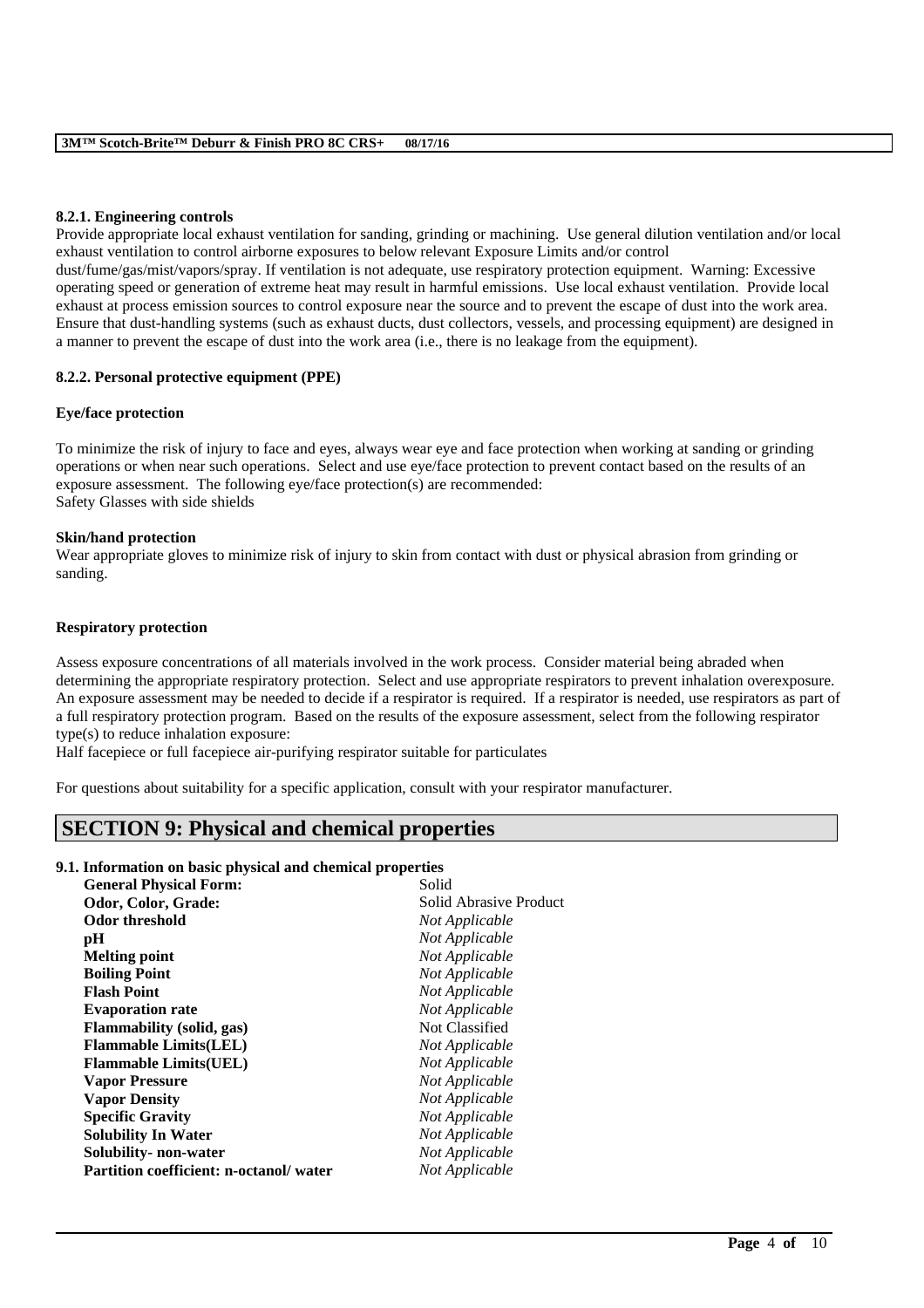**Autoignition temperature** *Not Applicable* **Decomposition temperature** *Not Applicable* **Viscosity** *Not Applicable*

# **SECTION 10: Stability and reactivity**

### **10.1. Reactivity**

This material is considered to be non reactive under normal use conditions.

**10.2. Chemical stability** Stable.

**10.3. Possibility of hazardous reactions** Hazardous polymerization will not occur.

**10.4. Conditions to avoid** None known.

## **10.5. Incompatible materials**

None known.

### **10.6. Hazardous decomposition products**

**Substance Condition** None known.

Refer to section 5.2 for hazardous decomposition products during combustion.

# **SECTION 11: Toxicological information**

**The information below may not be consistent with the material classification in Section 2 if specific ingredient classifications are mandated by a competent authority. In addition, toxicological data on ingredients may not be reflected in the material classification and/or the signs and symptoms of exposure, because an ingredient may be present below the threshold for labeling, an ingredient may not be available for exposure, or the data may not be relevant to the material as a whole.**

**11.1. Information on Toxicological effects**

**Signs and Symptoms of Exposure**

**Based on test data and/or information on the components, this material may produce the following health effects:**

### **Inhalation:**

Dust from grinding, sanding or machining may cause irritation of the respiratory system. Signs/symptoms may include cough, sneezing, nasal discharge, headache, hoarseness, and nose and throat pain.

### **Skin Contact:**

Mechanical Skin irritation: Signs/symptoms may include abrasion, redness, pain, and itching.

### **Eye Contact:**

Mechanical eye irritation: Signs/symptoms may include pain, redness, tearing and corneal abrasion.

Dust created by grinding, sanding, or machining may cause eye irritation. Signs/symptoms may include redness, swelling, pain, tearing, and blurred or hazy vision.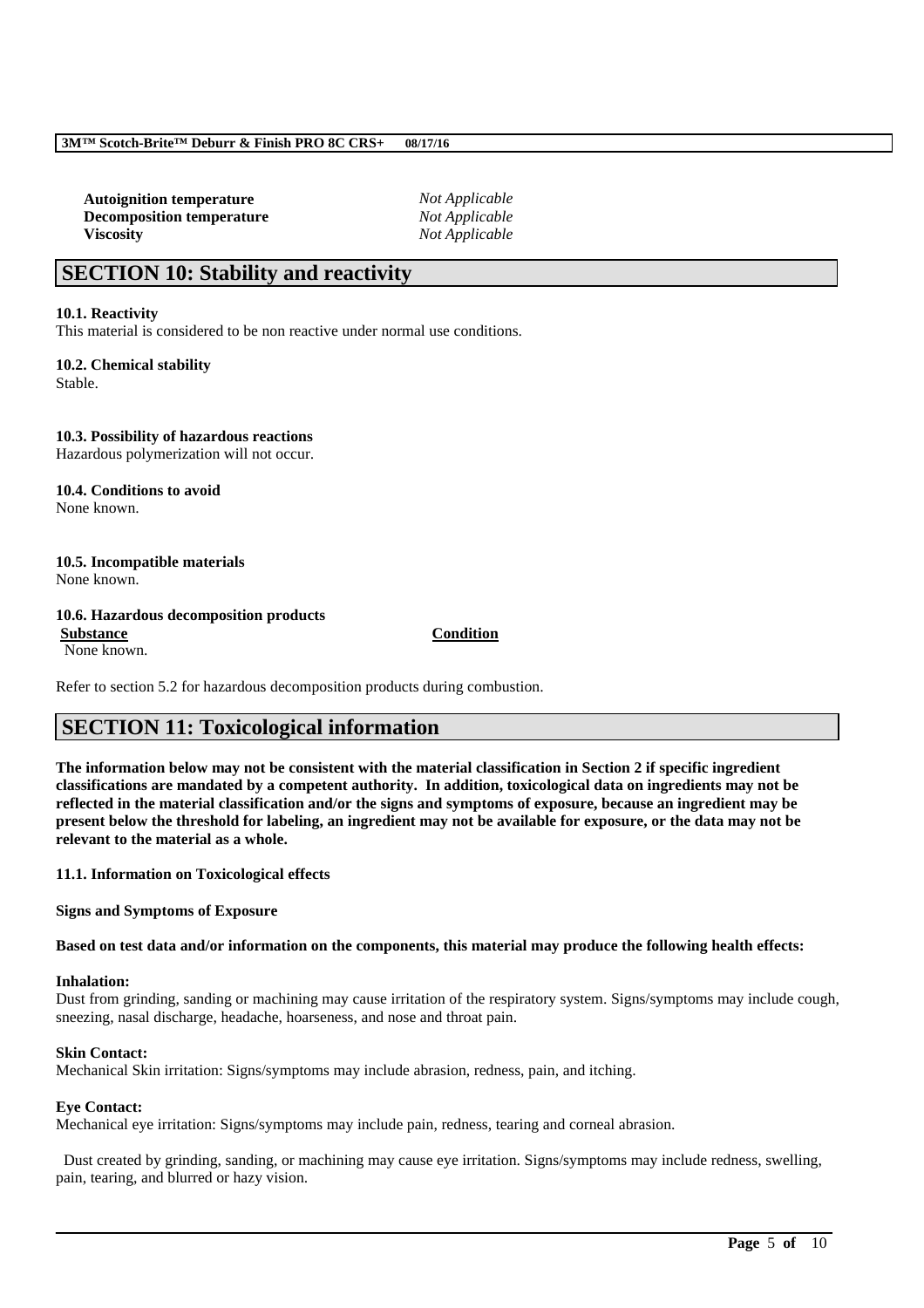#### **Ingestion:**

No known health effects.

#### **Carcinogenicity:**

| Ingredient       | $\mathcal{S}$ No.  | <b>Class Description</b>            | <b>Regulation</b>                              |
|------------------|--------------------|-------------------------------------|------------------------------------------------|
| Carbon Black     | 1222<br>–33-86-4   | Possible human carc.<br>2B:<br>Gro  | International Agency for Research on Cancer    |
| Titanium Dioxide | $3463 -$<br>3-67-1 | Possible human carc.<br>-Grr<br>2B: | International Agency<br>tor Research on Cancer |

### **Additional Information:**

This document covers only the 3M product. For complete assessment, when determining the degree of hazard, the material being abraded must also be considered.

This product contains titanium dioxide. Cancer of the lungs has been observed in rats that inhaled high levels of titanium dioxide. No exposure to inhaled titanium dioxide is expected during the normal handling and use of this product. Titanium dioxide was not detected when air sampling was conducted during simulated use of similar products containing titanium dioxide. Therefore, the health effects associated with titanium dioxide are not expected during the normal use of this product. **Toxicological Data**

If a component is disclosed in section 3 but does not appear in a table below, either no data are available for that endpoint or the data are not sufficient for classification.

### **Acute Toxicity**

| <b>Name</b>                             | Route                                 | <b>Species</b> | <b>Value</b>                                      |
|-----------------------------------------|---------------------------------------|----------------|---------------------------------------------------|
| Overall product                         | Ingestion                             |                | No data available; calculated $ATE > 5,000$ mg/kg |
| Ceramic Aluminum Oxide (non-fibrous)    | Dermal                                |                | LD50 estimated to be $> 5,000$ mg/kg              |
| Ceramic Aluminum Oxide (non-fibrous)    | Inhalation-<br>Dust/Mist<br>(4 hours) | Rat            | $LC50 > 2.3$ mg/l                                 |
| Ceramic Aluminum Oxide (non-fibrous)    | Ingestion                             | Rat            | $LD50 > 5,000$ mg/kg                              |
| Silicon Carbide Mineral                 | Dermal                                | Rat            | $LD50 > 2,000$ mg/kg                              |
| Silicon Carbide Mineral                 | Ingestion                             | Rat            | $LD50 > 2,000$ mg/kg                              |
| Lubricant                               | Dermal                                | Rat            | $LD50 > 5,000$ mg/kg                              |
| Lubricant                               | Ingestion                             | Rat            | $LD50 > 5,000$ mg/kg                              |
| Inorganic Fluoride                      | Dermal                                |                | LD50 estimated to be $> 5,000$ mg/kg              |
| Inorganic Fluoride                      | Inhalation-<br>Dust/Mist<br>(4 hours) | Rat            | $LC50 > 5.3$ mg/l                                 |
| Inorganic Fluoride                      | Ingestion                             | Rat            | LD50 $5,854$ mg/kg                                |
| Filler                                  | Dermal                                | Rabbit         | $LD50 > 5,000$ mg/kg                              |
| Filler                                  | Inhalation-<br>Dust/Mist<br>(4 hours) | Rat            | $LC50 > 0.691$ mg/l                               |
| Filler                                  | Ingestion                             | Rat            | $LD50 > 5,110$ mg/kg                              |
| <b>Titanium Dioxide</b>                 | Dermal                                | Rabbit         | $LD50 > 10,000$ mg/kg                             |
| <b>Titanium Dioxide</b>                 | Inhalation-<br>Dust/Mist<br>(4 hours) | Rat            | $LC50 > 6.82$ mg/l                                |
| <b>Titanium Dioxide</b>                 | Ingestion                             | Rat            | $LD50 > 10,000$ mg/kg                             |
| Carbon Black                            | Dermal                                | Rabbit         | $LD50 > 3,000$ mg/kg                              |
| Carbon Black<br>$\cdot$ $\cdot$ $\cdot$ | Ingestion                             | Rat            | $LD50 > 8,000$ mg/kg                              |

 $ATE = acute$  toxicity estimate

#### **Skin Corrosion/Irritation**

| <b>Name</b>                          | <b>Species</b> | <b>Value</b>              |
|--------------------------------------|----------------|---------------------------|
|                                      |                |                           |
| Ceramic Aluminum Oxide (non-fibrous) | Rabbit         | No significant irritation |
| Silicon Carbide Mineral              | Rat            | No significant irritation |
| Lubricant                            | Rabbit         | No significant irritation |
| Inorganic Fluoride                   | Rabbit         | No significant irritation |
| Filler                               | Rabbit         | No significant irritation |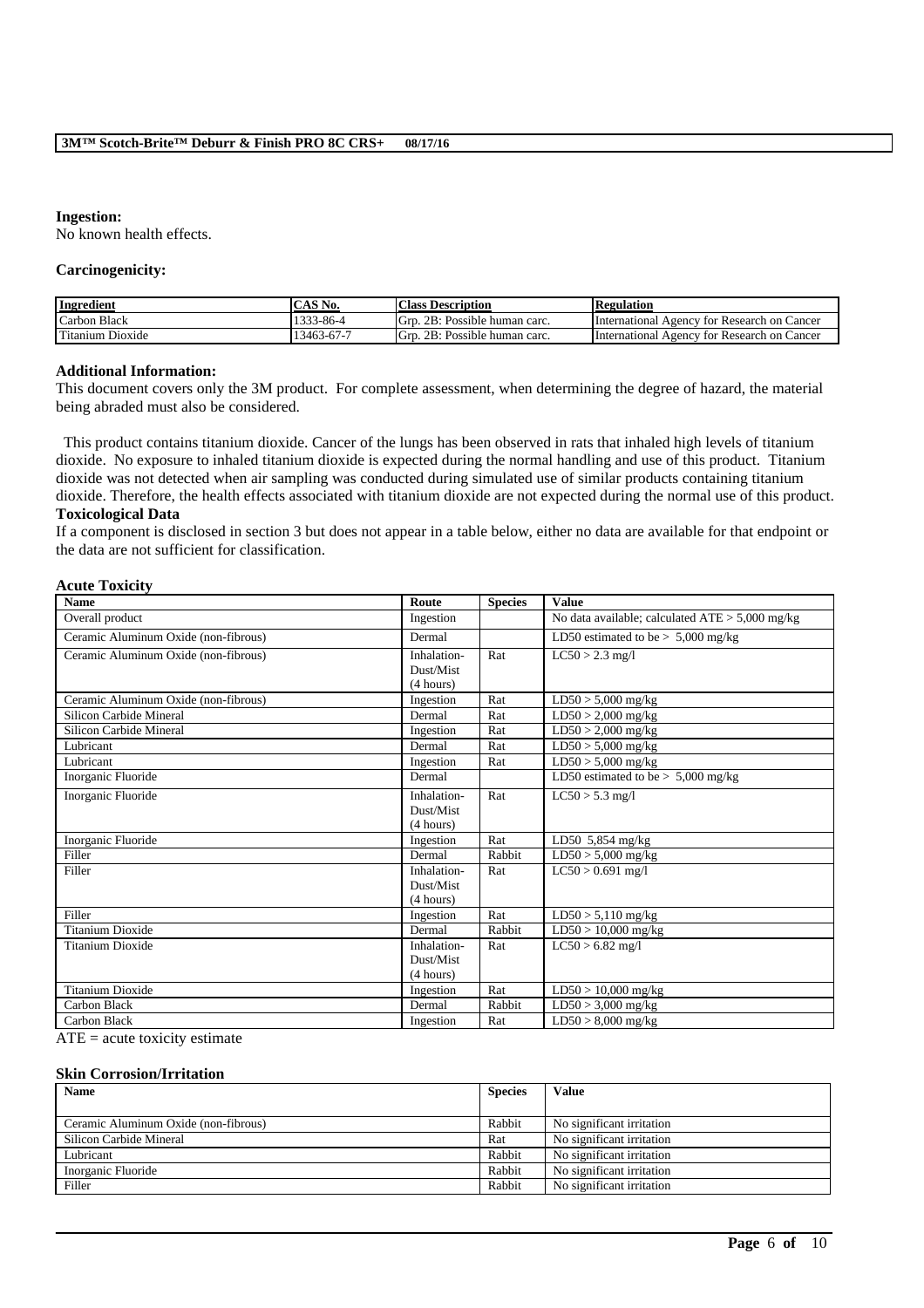| m.<br>D <sub>10X1</sub> de<br>itanium | <b>Rabbi</b> u | No<br>ırrıtatıon<br>cant<br><b>S12011</b> |
|---------------------------------------|----------------|-------------------------------------------|
| Black<br>arbon                        | <b>Rabbit</b>  | No<br>cant<br>ntation<br><b>S10111</b>    |

### **Serious Eye Damage/Irritation**

| <b>Name</b>                          | <b>Species</b> | <b>Value</b>              |
|--------------------------------------|----------------|---------------------------|
|                                      |                |                           |
| Ceramic Aluminum Oxide (non-fibrous) | Rabbit         | No significant irritation |
| Silicon Carbide Mineral              | Professio      | No significant irritation |
|                                      | nal            |                           |
|                                      | judgeme        |                           |
|                                      | nt             |                           |
| Lubricant                            | Rabbit         | No significant irritation |
| Inorganic Fluoride                   | Rabbit         | No significant irritation |
| Filler                               | Rabbit         | No significant irritation |
| Titanium Dioxide                     | Rabbit         | No significant irritation |
| Carbon Black                         | Rabbit         | No significant irritation |

## **Skin Sensitization**

| Name             | <b>Species</b> | <b>Value</b>    |
|------------------|----------------|-----------------|
| Lubricant        | Guinea         | Not sensitizing |
|                  | pig            |                 |
| Filler           | Human          | Not sensitizing |
|                  | and            |                 |
|                  | animal         |                 |
| Titanium Dioxide | Human          | Not sensitizing |
|                  | and            |                 |
|                  | animal         |                 |

### **Respiratory Sensitization**

For the component/components, either no data are currently available or the data are not sufficient for classification.

## **Germ Cell Mutagenicity**

| <b>Name</b>                          | Route    | Value                                          |
|--------------------------------------|----------|------------------------------------------------|
|                                      |          |                                                |
| Ceramic Aluminum Oxide (non-fibrous) | In Vitro | Not mutagenic                                  |
| Lubricant                            | In Vitro | Not mutagenic                                  |
| Filler                               | In Vitro | Not mutagenic                                  |
| Titanium Dioxide                     | In Vitro | Not mutagenic                                  |
| Titanium Dioxide                     | In vivo  | Not mutagenic                                  |
| Carbon Black                         | In Vitro | Not mutagenic                                  |
| Carbon Black                         | In vivo  | Some positive data exist, but the data are not |
|                                      |          | sufficient for classification                  |

## **Carcinogenicity**

| <b>Name</b>                          | Route      | <b>Species</b> | <b>Value</b>                                   |
|--------------------------------------|------------|----------------|------------------------------------------------|
| Ceramic Aluminum Oxide (non-fibrous) | Inhalation | Rat            | Not carcinogenic                               |
| Lubricant                            | Ingestion  | Rat            | Not carcinogenic                               |
| Filler                               | Not        | Mouse          | Some positive data exist, but the data are not |
|                                      | Specified  |                | sufficient for classification                  |
| Titanium Dioxide                     | Ingestion  | Multiple       | Not carcinogenic                               |
|                                      |            | animal         |                                                |
|                                      |            | species        |                                                |
| Titanium Dioxide                     | Inhalation | Rat            | Carcinogenic                                   |
| Carbon Black                         | Dermal     | Mouse          | Not carcinogenic                               |
| Carbon Black                         | Ingestion  | Mouse          | Not carcinogenic                               |
| Carbon Black                         | Inhalation | Rat            | Carcinogenic                                   |

## **Reproductive Toxicity**

## **Reproductive and/or Developmental Effects**

| $\mathbf{r}$<br>Name | Route     | <b>Value</b>                            | $\sim$<br><b>Species</b> | Test.<br><b>Result</b> | Exposure<br><b>Duration</b> |
|----------------------|-----------|-----------------------------------------|--------------------------|------------------------|-----------------------------|
| Filler               | Ingestion | Not.<br>toxic to<br>temale reproduction | Rat                      | 509<br>NOAEI.          | generation                  |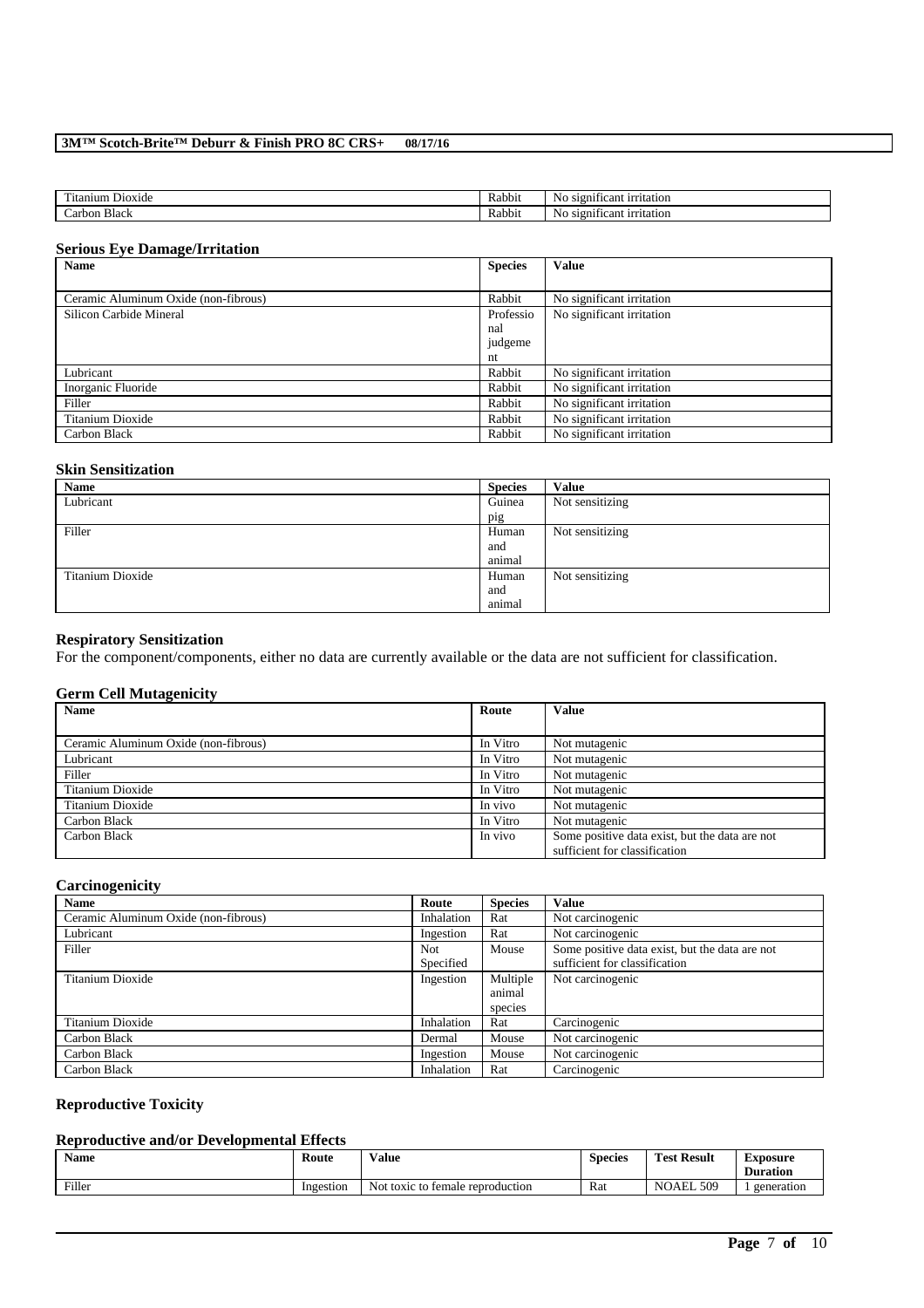|        |           |                                |     | mg/kg/day          |              |
|--------|-----------|--------------------------------|-----|--------------------|--------------|
| Filler | Ingestion | Not toxic to male reproduction | Rat | NOAEL 497          | generation   |
|        |           |                                |     | mg/kg/day          |              |
| Filler | Ingestion | Not toxic to development       | Rat | <b>NOAEL 1,350</b> | during       |
|        |           |                                |     | mg/kg/day          | organogenesi |
|        |           |                                |     |                    |              |

### **Target Organ(s)**

### **Specific Target Organ Toxicity - single exposure**

For the component/components, either no data are currently available or the data are not sufficient for classification.

| <b>Name</b>                             | Route      | Target Organ(s)                                                                                                                                                                  | <b>Value</b>                                                                       | <b>Species</b> | <b>Test Result</b>                 | <b>Exposure</b><br><b>Duration</b> |
|-----------------------------------------|------------|----------------------------------------------------------------------------------------------------------------------------------------------------------------------------------|------------------------------------------------------------------------------------|----------------|------------------------------------|------------------------------------|
| Ceramic Aluminum Oxide<br>(non-fibrous) | Inhalation | pneumoconiosis  <br>pulmonary fibrosis                                                                                                                                           | Some positive data exist, but the<br>data are not sufficient for<br>classification | Human          | <b>NOAEL Not</b><br>available      | occupational<br>exposure           |
| Lubricant                               | Ingestion  | heart                                                                                                                                                                            | Some positive data exist, but the<br>data are not sufficient for<br>classification | Rat            | NOAEL 15<br>mg/kg/day              | 90 days                            |
| Lubricant                               | Ingestion  | hematopoietic<br>system   liver  <br>immune system                                                                                                                               | Some positive data exist, but the<br>data are not sufficient for<br>classification | Rat            | <b>NOAEL</b><br>1.500<br>mg/kg/day | 90 days                            |
| Lubricant                               | Ingestion  | skin   endocrine<br>system   bone, teeth,<br>nails, and/or hair<br>muscles   nervous<br>system   eyes  <br>kidney and/or<br>bladder   respiratory<br>system   vascular<br>system | All data are negative                                                              | Rat            | <b>NOAEL</b><br>1,500<br>mg/kg/day | 90 days                            |
| Filler                                  | Inhalation | respiratory system  <br>silicosis                                                                                                                                                | All data are negative                                                              | Human          | <b>NOAEL Not</b><br>available      | occupational<br>exposure           |
| <b>Titanium Dioxide</b>                 | Inhalation | respiratory system                                                                                                                                                               | Some positive data exist, but the<br>data are not sufficient for<br>classification | Rat            | LOAEL 0.01<br>mg/l                 | 2 years                            |
| <b>Titanium Dioxide</b>                 | Inhalation | pulmonary fibrosis                                                                                                                                                               | All data are negative                                                              | Human          | <b>NOAEL Not</b><br>available      | occupational<br>exposure           |
| Carbon Black                            | Inhalation | pneumoconiosis                                                                                                                                                                   | Some positive data exist, but the<br>data are not sufficient for<br>classification | Human          | <b>NOAEL Not</b><br>available      | occupational<br>exposure           |

### **Specific Target Organ Toxicity - repeated exposure**

### **Aspiration Hazard**

For the component/components, either no data are currently available or the data are not sufficient for classification.

**Please contact the address or phone number listed on the first page of the SDS for additional toxicological information on this material and/or its components.**

# **SECTION 12: Ecological information**

## **Ecotoxicological information**

Please contact the address or phone number listed on the first page of the SDS for additional ecotoxicological information on this material and/or its components.

### **Chemical fate information**

Please contact the address or phone number listed on the first page of the SDS for additional chemical fate information on this material and/or its components.

\_\_\_\_\_\_\_\_\_\_\_\_\_\_\_\_\_\_\_\_\_\_\_\_\_\_\_\_\_\_\_\_\_\_\_\_\_\_\_\_\_\_\_\_\_\_\_\_\_\_\_\_\_\_\_\_\_\_\_\_\_\_\_\_\_\_\_\_\_\_\_\_\_\_\_\_\_\_\_\_\_\_\_\_\_\_\_\_\_\_

# **SECTION 13: Disposal considerations**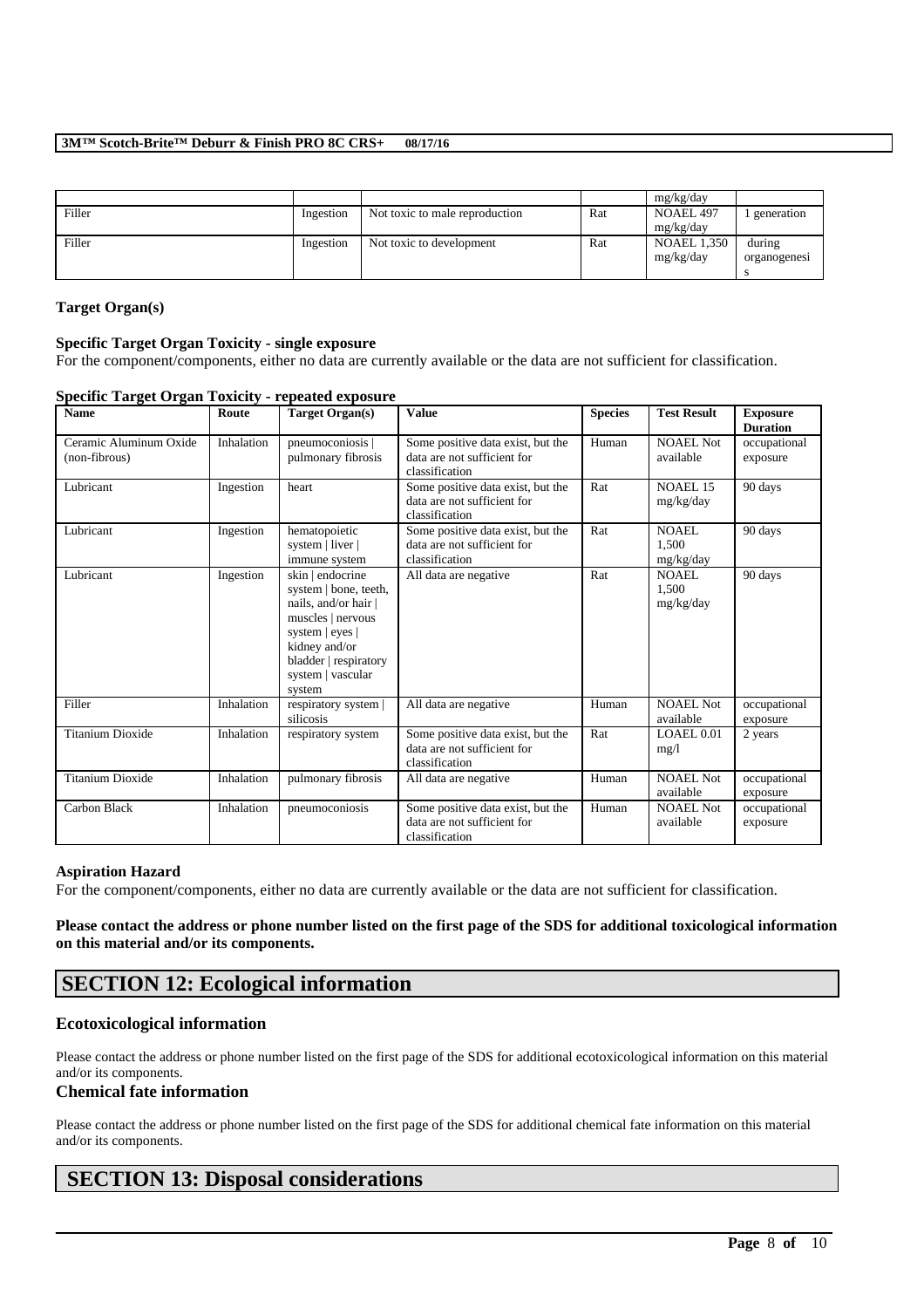## **13.1. Disposal methods**

Dispose of contents/ container in accordance with the local/regional/national/international regulations.

Prior to disposal, consult all applicable authorities and regulations to insure proper classification. The substrate that was abraded must be considered as a factor in the disposal method for this product. Dispose of waste product in a permitted industrial waste facility. As a disposal alternative, incinerate in a permitted waste incineration facility. Proper destruction may require the use of additional fuel during incineration processes. If no other disposal options are available, waste product may be placed in a landfill properly designed for industrial waste.

**EPA Hazardous Waste Number (RCRA):** Not regulated

# **SECTION 14: Transport Information**

Not regulated per U.S. DOT, IATA or IMO.

These transportation classifications are provided as a customer service. As the shipper YOU remain responsible for complying with all applicable laws and regulations, including proper transportation classification and packaging. 3M transportation classifications are based on product formulation, packaging, 3M policies and 3M understanding of applicable current regulations. 3M does not guarantee the accuracy of this classification information. This information applies only to transportation classification and not the packaging, labeling, or marking requirements. The original 3M package is certified for U.S. ground shipment only. If you are shipping by air or ocean, the package may not meet applicable regulatory requirements.

# **SECTION 15: Regulatory information**

## **15.1. US Federal Regulations**

Contact 3M for more information.

## **311/312 Hazard Categories:**

Fire Hazard - No Pressure Hazard - No Reactivity Hazard - No Immediate Hazard - No Delayed Hazard - No

## **15.2. State Regulations**

Contact 3M for more information.

## **15.3. Chemical Inventories**

This product is an article as defined by TSCA regulations, and is exempt from TSCA Inventory listing requirements.

Contact 3M for more information.

### **15.4. International Regulations**

Contact 3M for more information.

**This SDS has been prepared to meet the U.S. OSHA Hazard Communication Standard, 29 CFR 1910.1200.**

# **SECTION 16: Other information**

## **NFPA Hazard Classification**

**Health:** 0 **Flammability:** 1 **Instability:** 0 **Special Hazards:** None

National Fire Protection Association (NFPA) hazard ratings are designed for use by emergency response personnel to address the hazards that are presented by short-term, acute exposure to a material under conditions of fire, spill, or similar